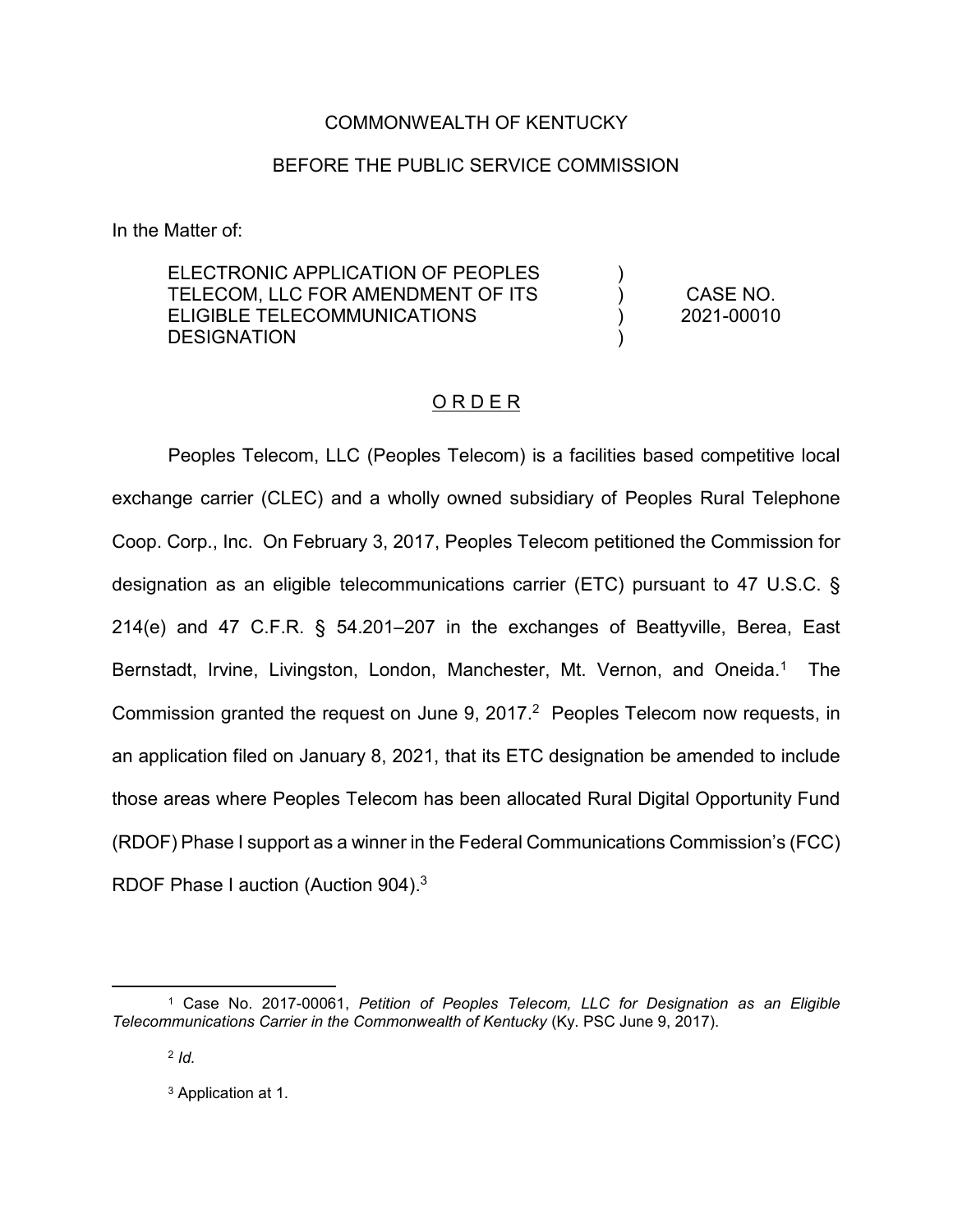Peoples Telecom was awarded \$5,668,121 to serve 30 census blocks in Kentucky in the FCC's Auction 904.<sup>4</sup> The vast majority of the RDOF areas are in the exchanges already designated as ETC eligible in the 2003 ETC Designation. Peoples Telecom is requesting that the census blocks outside its existing ETC designation are also awarded ETC status.5 Peoples Telecom has been operating as a CLEC via its own facilities since 2015 and continues to meet the obligations required by ETC Designation. FCC rules require winning bidders to receive ETC-designation in the RDOF areas no later than 180 days after the public notice identifying the winning bidders.<sup>6</sup>

Peoples Telecom has provided an affidavit certifying it will use federal universal support "only for the provision, maintenance and upgrading of facilities and service for which the support is necessary" consistent with Section 254(e) of the Telecommunications Act of 1996. 7

Peoples Telecom has provided sufficient evidence for this Commission to grant ETC status in the requested areas of the state of Kentucky. This designation will benefit consumers in Kentucky by expanding the range of competitive choices, expanding the availability of high speed internet access, and by providing an incentive for incumbent telephone companies to improve their existing networks. Therefore, the Commission finds it is in the public interest to designate Peoples Telecom as an ETC in additional areas of the state.

 <sup>4</sup> Rural Digital Opportunity Fund Phase 1 Auction (Auction 904) Closes, Winning Bidders Announced, FCC Form 683 Due January 29, 2021, Public Notice, 35 FCC Rcd 13888, Att. A (2020) (Closing Public Notice).

<sup>5</sup> Application, Attachment A.

 $6$  47 C.F.R. § 54.804(b)(5).

<sup>7</sup> Application, Attachment B.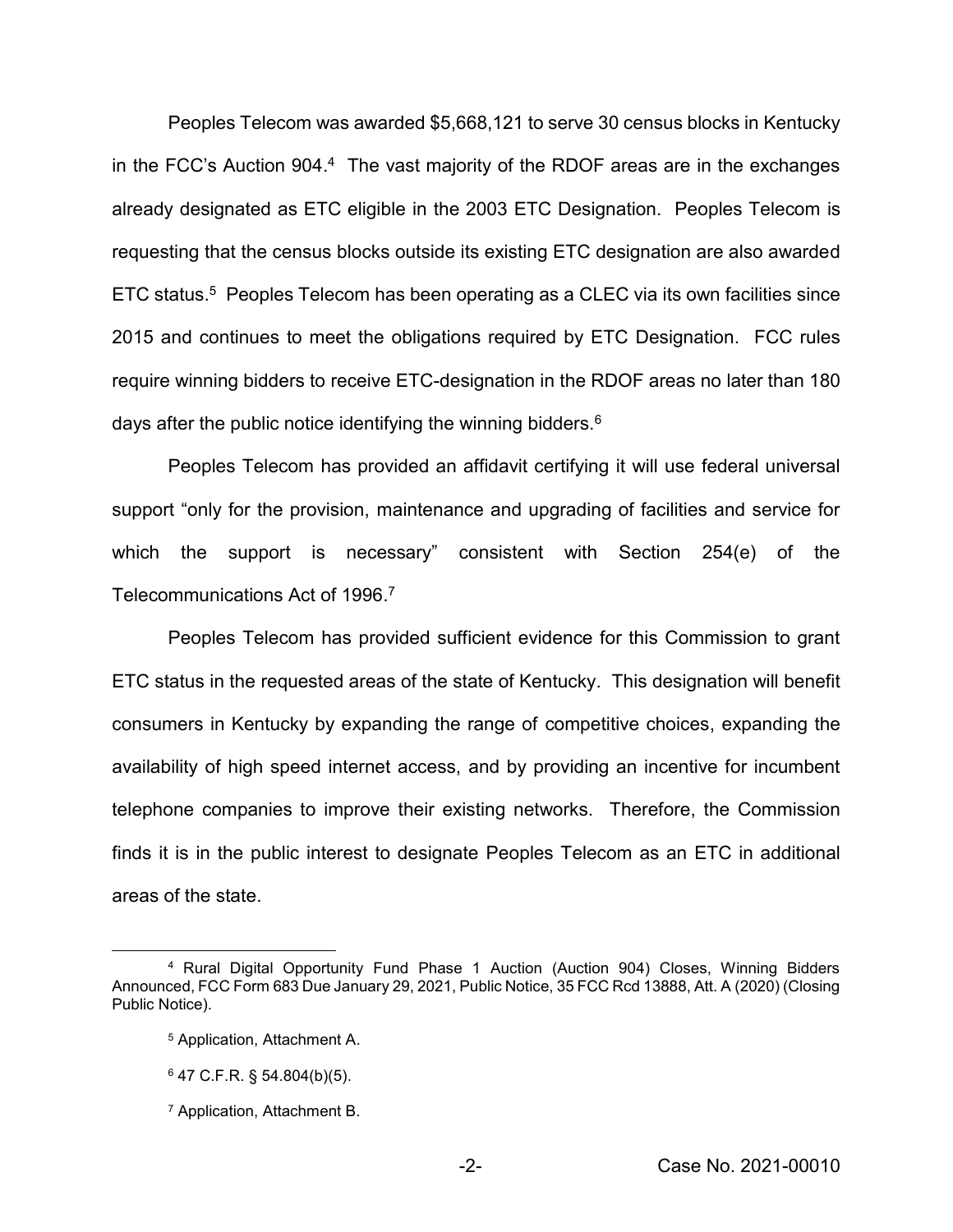Having reviewed the evidence of record and being otherwise sufficiently advised, the Commission HEREBY ORDERS that:

1. Peoples Telecom is designated as an ETC in the census blocks in Attachment A to the application.

2. Peoples Telecom has certified to the Commission that it will comply with the FCC's criteria, in accordance with 47 U.S.C. § 254(e), and is therefore eligible to receive Universal Service Fund support for the current certification period.

3. The Executive Director shall serve a copy of this Order upon the FCC and the Universal Service Administrative Company.

4. This case is closed and removed from the Commission's docket.

-3- Case No. 2021-00010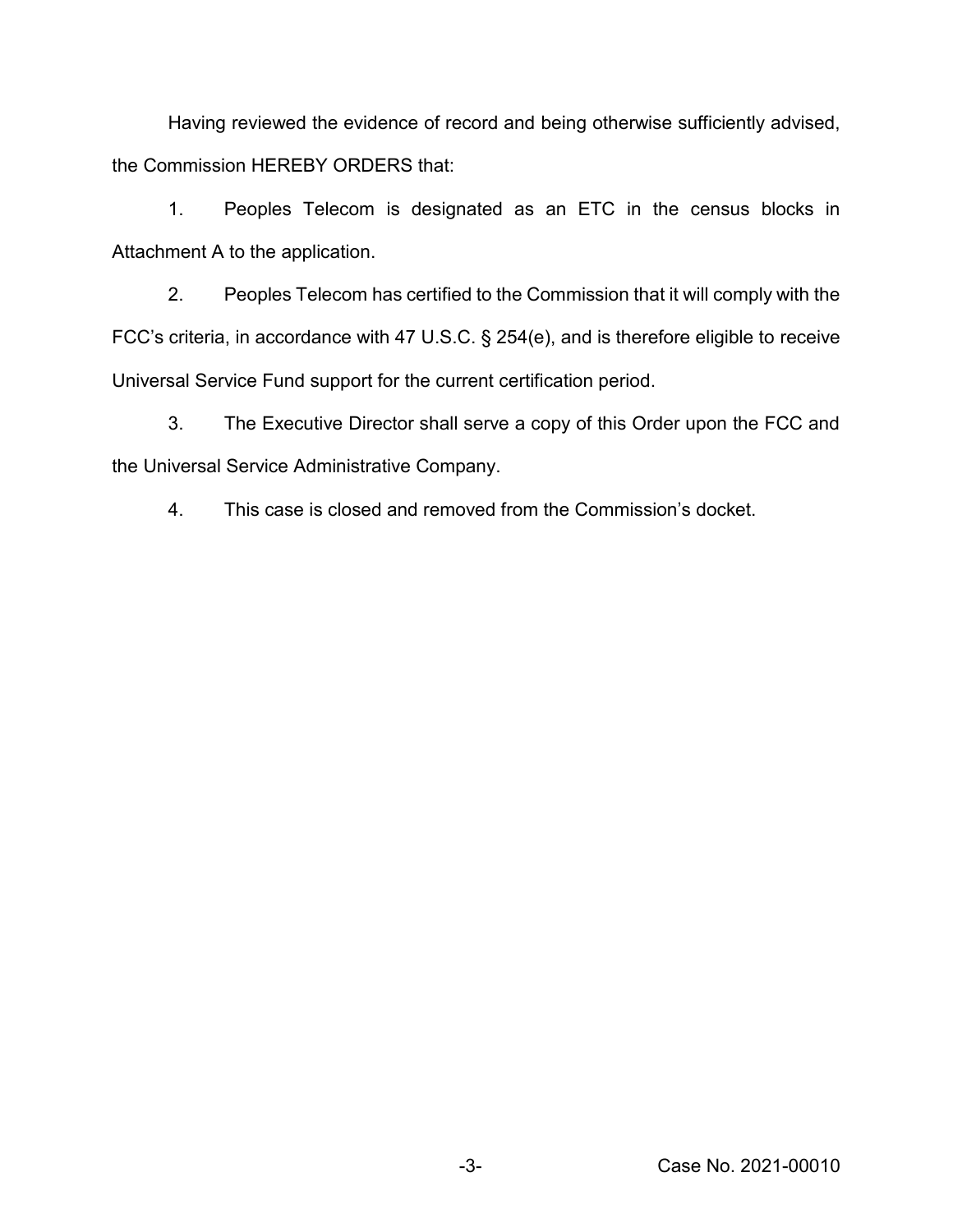By the Commission



ATTEST:

L C. Pridwell

Executive Director